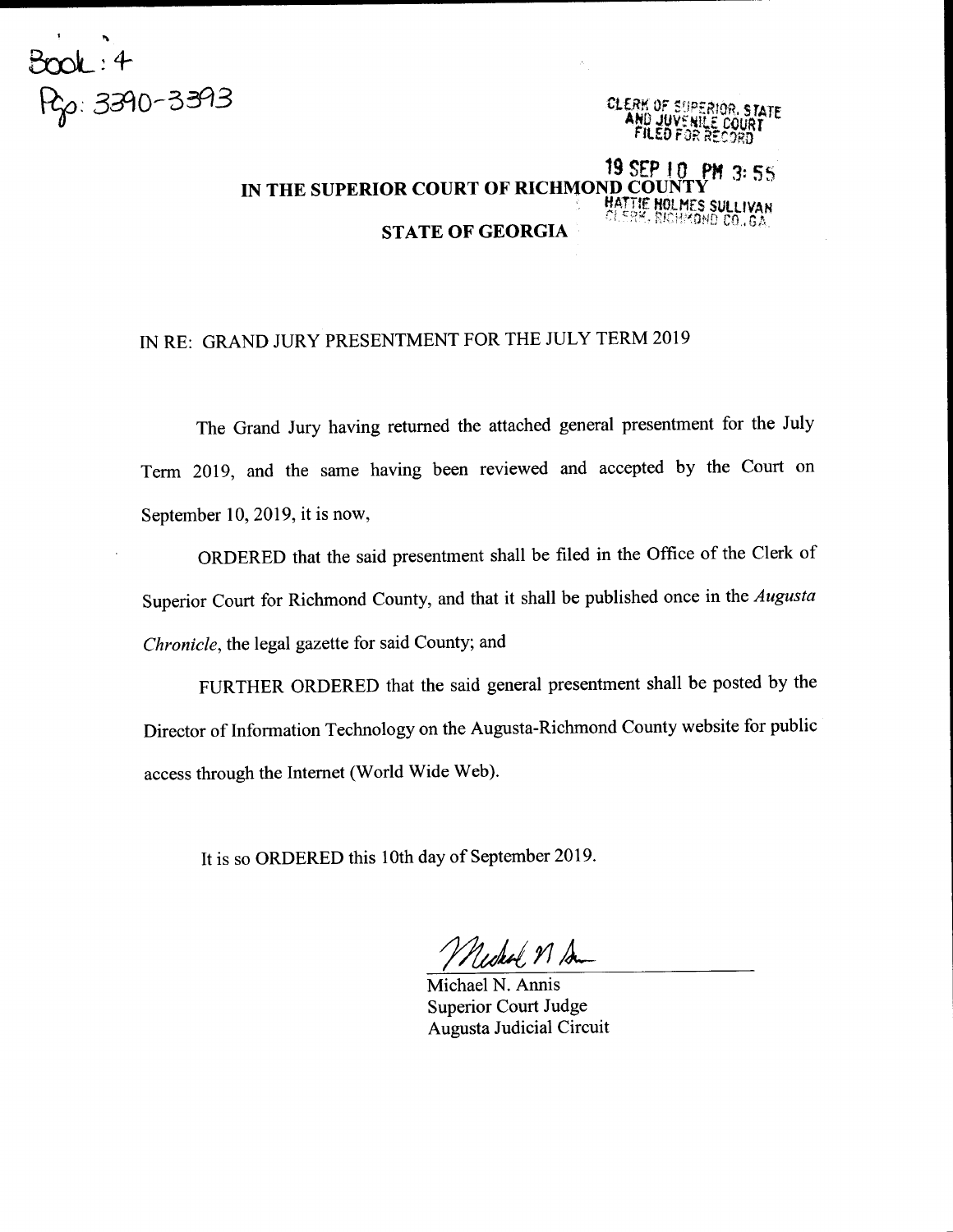## SUB.COMMITTEE OF THE JULY TERM 2019 GRAND JURY

# Grand Jury Jail visit

#### DETENTION CENTER

#### VISITED BY GRAND JURY ON AUGUST 13, 2019

Upon arrival at the detention center I was amazed at the size of the compound and the buildings. There were 4 jurors in the tour and we were all screened through a metal detector. Much like you would find at the airport. We were not allowed to take purses, cell phones or anything into the detention center past the lobby.

Captain Reese and Captain Mitchell greeted us in the waiting area and took us to enjoy a tasty lunch in the employee dining room. There is one large kitchen for the entire detention center but there is not <sup>a</sup> prisoner cafeteria. As one of the many well thought security measures the prisoner meals are loaded on to a cart, resembling the ones in hospitals, and delivered to the different sections of prisoners. Each section is called a Pod.

After lunch we continued our tour which was an experience that felt a little like being in another world. Unlike Disney World this is not the happiest place on earth. lt was an odd feeling to have a massive door open to allow us into a space about the size of a standard elevator. Once inside, the door closed and locked behind us, only then did the door on the opposite side open to a hallway that led to where the prisoners are held. We toured the laundry and the intake area where new inmates surrender their personal belongings to be stored in a garment type bag and stored in a system very similar to a dry cleaners. They are then issued the jumpsuit that they will be wearing during their stay. We also toured the area where each inmate is interviewed and their personal and medical history is recorded.

Every precaution is taken to keep inmates and officers safe. The interior walls facing the hallways are <sup>a</sup> thick, multi-layer, reinforced glass. The guards and officers can see the inmates from the indoor towers in the center of each group of pods and from the hallways at all times. lnmates are separated by male, female, violent and nonviolent. ln order to distinguish at a glance, nonviolent females are dressed in solid pink with the violent females wearing pink and white stripes. The male population is dressed in orange, solid for nonviolent with violent males dressed in orange and white stripes. The Trustee inmates are dressed in tan and have some additional duties and privileges.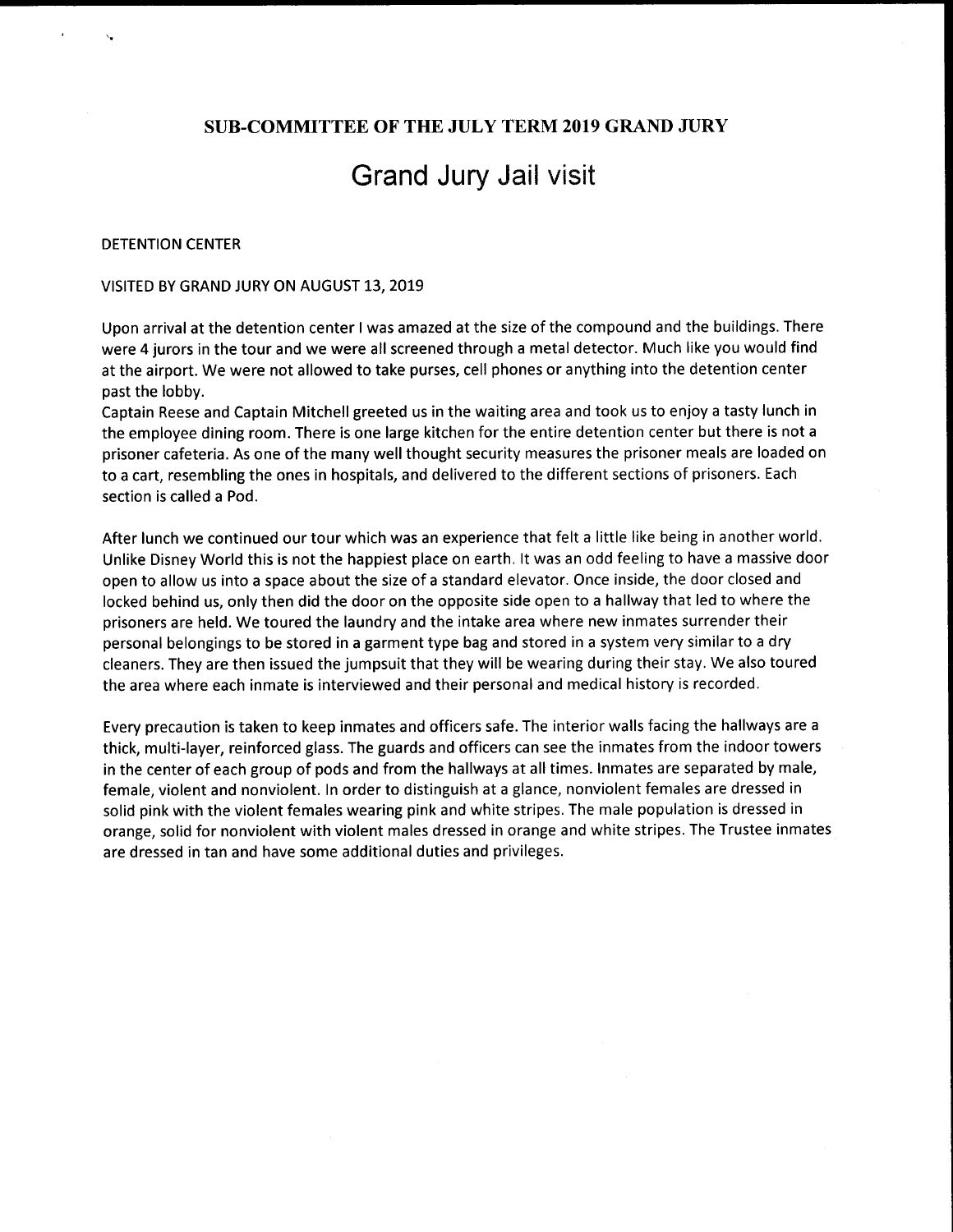ln the cells we could see, in the old section of the building, there were some tiny windows to see outside. lt may not seem like a luxury but the new cells have no windows and the common rooms have windows only way up near the top of a very high ceiling. lmpossible to see a blade of grass, a tree or even the sky. Once a prisoner is in their assigned pod, that is where they will stay, unless they are taken to the on site medical area or on site courtroom. There is no direct contact with any outside visitors. All visitation of any sort is done by a closed circuit video system. Visitors must arrange in advance, a time and date to visit. Visitors are admitted to a separate Visitor building where they will be assigned a small cubby with a video monitor and a stool. That is where they will visit with an inmate via one of the two video monitors in the common area of the inmate's pod. There is no real privacy in the pod areas but it is understood that when an inmate is talking to someone on the monitor, the other inmates stay <sup>a</sup> distance out of respect. lf you want this respect from fellow inmates when it's your turn, you will give it to others in order to earn it.

The jail itself was very clean, organized, and secure. The staff and inmates were courteous and respectful of us and each other. The staff really did appear to have safety as its main goal and the precautions that are in place are very secure.

To sum up, it was a nice enough place to visit for a couple of hours but I wouldn't want to stay there.

Sallie Rueggeberg - Grand Jury Foreperson